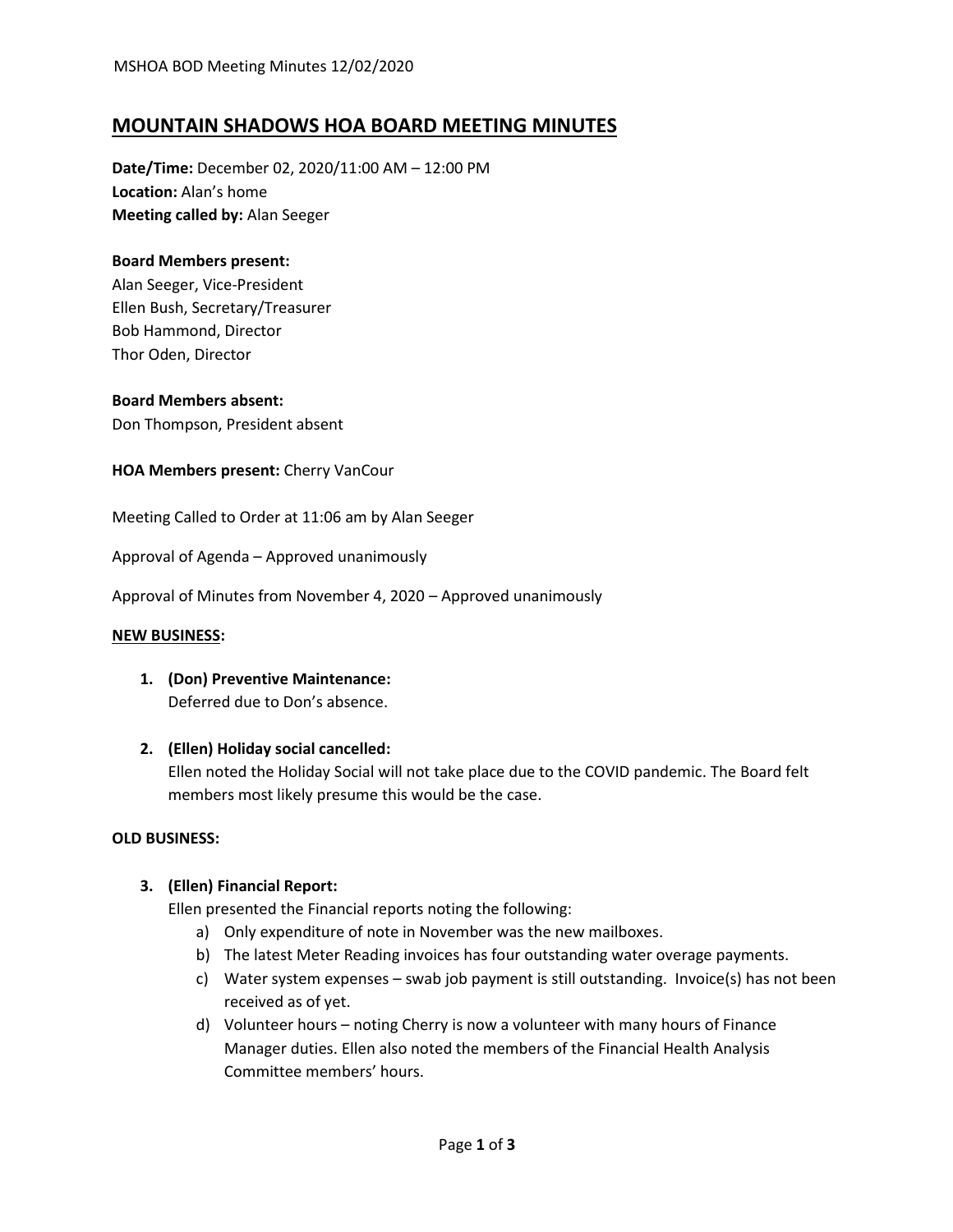### **4. (Alan) Architectural Committee Report:**

Alan noted receipt of two emails. One from a realtor inquiring about properties being available for rental; and, prospective new owner inquiring about constructing an out-building on the lot they're interested in purchasing.

## **5. Update on Current Action Items:**

## **a) (Ellen) Update on Financial Health Analysis Committee:**

Ellen reported the Committee held its first meeting on November 12, 2020 with nine members present. Attendees each shared their concerns going into the work ahead. Bill Klevenberg presented a summary of data gleaned from the past three years within Quickbooks. He highlighted annual incomes, expenses, averages and some preliminary ideas for needed income going forward.

Bill also presented the idea of using bank financing for large projects over the next five years. Bob noted that this financing would be for exact projected expenses and have a fixed interest rate.

Thor asked about a line of credit option. Alan felt a line of credit would be more expensive than a fixed loan and lead to higher interest rates.

Ellen explained that further data is being collated to show ongoing expenses separated out from large project expenses. The Committee will meet again when this phase of data is ready.

### **b) (Thor) Emergency Egress:**

Thor noted the final plat for his subdivision, Pine Grove (east of Mountain Shadows), is in process and has an emergency egress easement through MSD's 5 acres (where the wells are located). Thor will provide a proposed emergency egress from Pine Grove subdivision through Mountain Shadows subdivision and vice versa soon. To clarify emergency usage, the document will use language referring to emergency vehicles only. Thor recommends the stumps within the easement to the wells be removed after winter. Theses stumps can be difficult to remove but are dangerous;, especially when there's snow covering them, making the stumps not visible. Thor is willing to do some of the stump removal work.

**c) (Thor) Update on repairs to Well house 2 (Job 02020-WH2,Bldg Repair, Fallen Tree):**

Thor contacted Castle Mountain Homes and they will be out to install the roof on Well House 2. There are additional trusses that need repair and were not included within the original estimate, causing the repair to increase in cost. The insurance company has already submitted a check for the repairs (minus the \$1k deductible). Alan has notified the insurance company that the cost will increase and they appear to be receptive to paying this difference once they receive the final bill.